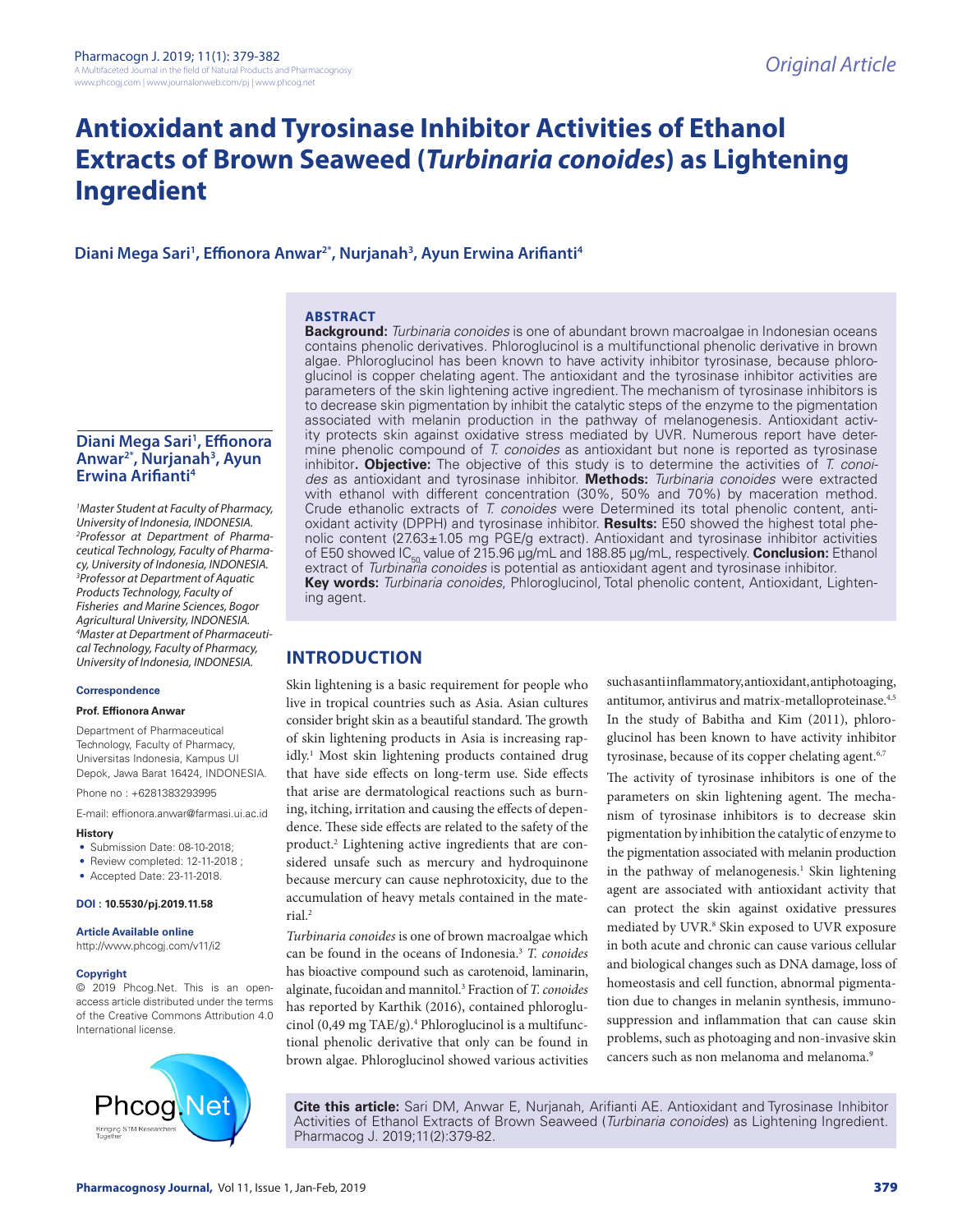# **MATERIAL AND METHODS**

# Material

The brown seaweed, *T. conoides*, obtained from Pasauran Beach, Banten, West Java. *T. conoides* has been identified in LIPI Oceanography. Phloroglucinol (Sigma-Aldrich), Folin-Ciocalteu reagent (Merck), kojic acid (Sigma-Aldrich), ascorbic acid (Sigma-Aldrich), mushroom tyrosinase EC 1.14.18.1 (Sigma-Aldrich), L-tyrosine (Sigma-Aldrich), 2,2-Diphenyl-1-picrillhydrazyl (DPPH) (Sigma-Aldrich).

# Method

# Extraction of *T. conoides*

*T. conoides* was washed immediately using sea water after collected from ocean. *T. conoides* was packaged with ice box during the expedition. Then *T. conoides* rinsed and stored in the freezer at -20<sup>o</sup>C before use.<sup>10</sup> The extraction method of *T. conoides* was a modification from Li *et al.* (2017). Maceration of *T. conoides* using 3 concentrations of ethanol such as 30%, 50% and 70% during 3 days. Before maceration, they were shaken using a homogenizer 15000 rpm for 5 min. After extraction, each mixture was filtered to separate residue and supernatant. The supernatant was then evaporated using a rotary vacuum evaporator until crude extract was obtained.<sup>10</sup>

# Total Phenolic Content of *T. conoides* Extract

Determination total phenolic content of *T. conoides* extract was measured by *Folin-Ciocalteu* method with slight modification from Bobo-garcia G. *et al.* (2015) method. Extract solution (25 µL) were mixed with 100 µL of reagent Folin-Ciocalteu 25% and shaken for 1 min in 96-well microplate. The mixture was incubated at room temperature until 4 min. Then the mixture added 75 µL of sodium carbonate solvent (10%) in 96-well microplate and shaken for 1 min. The mixture was incubated at room temperature until 2 h. The absorbance of mixture was measured using the microplate reader at 760 nm and compared to phloroglucinol calibration curve (10-320  $\mu$ g/mL).<sup>11,12</sup>

# Antioxidant Activity of *T. conoides* Extract DPPH methods

Determination of antioxidant activity was based on Bobo-garcia G. *et al.* (2015) with some modification. Activity of *T. conoides* was measured using microplate reader with DPPH method. 20 µL of diluted sample was added to 180 µL DPPH solvent (150 µM) in 96-well microplate and shaken for 60 s. Then, the mixture was incubated at room temperature for 30 m and absorbance of the mixture measured at 517 nm.<sup>11</sup> The result was compared with ascorbic acid. Antioxidant activity of *T. conoides* extract was calculated using the following equation:

> Scavenging effect (%) = [(Asample–Asample blank)/  $(Acontrol$ -Acontrol blank)]  $\times$  100

Where Asample is the absorbance of the test sample, Asample blank is the absorbance of the sample only, Acontrol is the absorbance of the control and Acontrol blank is the absorbance of the methanol only. The result was described as  $IC_{50}$  value. The  $IC_{50}$  value was calculated as the concentration of sample (µg/ml) requiring scavenging 50% of the DPPH in the reaction mixture. $10,11$ 

## Tyrosinase Inhibitor Activity of *T. conoides* Extract

The best of antioxidant activity of *T. conoides* extract was determined tyrosinase inhibitor activity using microplate reader by Kang *et al.* (2004) method with slight modification.13 40 µL enzim (240 unit/mL) and 40 µL sample (*T. conoides* extract) was added into 96-well microplate containing 40 µL L-tyrosin and 80 µL buffer solution (50 mM, pH 6.5). The mixture shaken 60 s and incubated for 30 m at room temperature. Then, the absorbance was measured using microplate reader at 475 nm. The result was compared with kojic acid. The percent inhibition of *T. conoides* extract was expressed as activity tyrosinase inhibitor and calculated by the following equation:

% Inhibition: [(A-B) - (C-D)] / (A-B) x 100%

Where A is the absorbance at 475 nm blanko (enzyme without sample), B is the absorbance at 475 nm blanko control (without enzyme and sample), C is the absorbance at 475 nm sample (enzyme and sample) and D is the absorbance at 475 nm sample control (sample without enzyme). The result was descirbed as  $IC_{50}$  value.  $IC_{50}$  value is the concentration of inhibitors required to inhibit half the activity of the enzyme under test conditions.13

# **RESULTS**

# Extraction of *T. conoides*

The yield of rendemen of E30, E50 and E70 were obtained 6%, 4.4% and 4.8%, respectively.

# Total Phenolic Content of *T. conoides* Extract

The total phenolic content of all *T. conoides* extracts were expressed as mg Phloroglucinol Equivalent (PGE) per gram of the extract. The total phenolic content of all *T. conoides* extracts were calculated using curve calibration of Phloroglucinol (ranging from 1.25 to 40 µg/mL at 96-well microplate). E50 showed the highest of total phenolic content (27.64± 1.05 mg PGE/g extract), while E30 and E70 were 20.69± 1.69 mg PGE/g extract and 21.04±0.35 mg PGE/g extract, respectively (Figure 1).

# Antioxidant Activity of *T. conoides* Extract

Inhibition activity of E50 showed higher than E30 and E70.  $IC_{50}$  value of E50 was 215.96 µg/mL while E30 and E70 were 1062.093 µg/mL and 493.76 µg/mL, respectively (Figure 2). Antioxidant activity of *T. conoides* extract was compared with positive control of ascorbic acid that showed  $IC_{50}$  value 5.29 µg/mL.

# Tyrosinase Inhibitor Activity of *T. conoides* Extract

Tyrosinase inhibitor activity was measured by microplate reader at a wavelength of 475 nm. E50 showed the presence of tyrosinase inhibitor activity with  $IC_{50}$  value 188.85 µg/mL (Figure 3). The results was compared with IC<sub>50</sub> value of kojic acid (6.97  $\mu$ g/mL), which is a positive control in this study (Figure 4).

# **DISCUSSION**

The polarity and type of solvent for extraction affects the results of the total phenolic content in the extract so that those need to be considered.



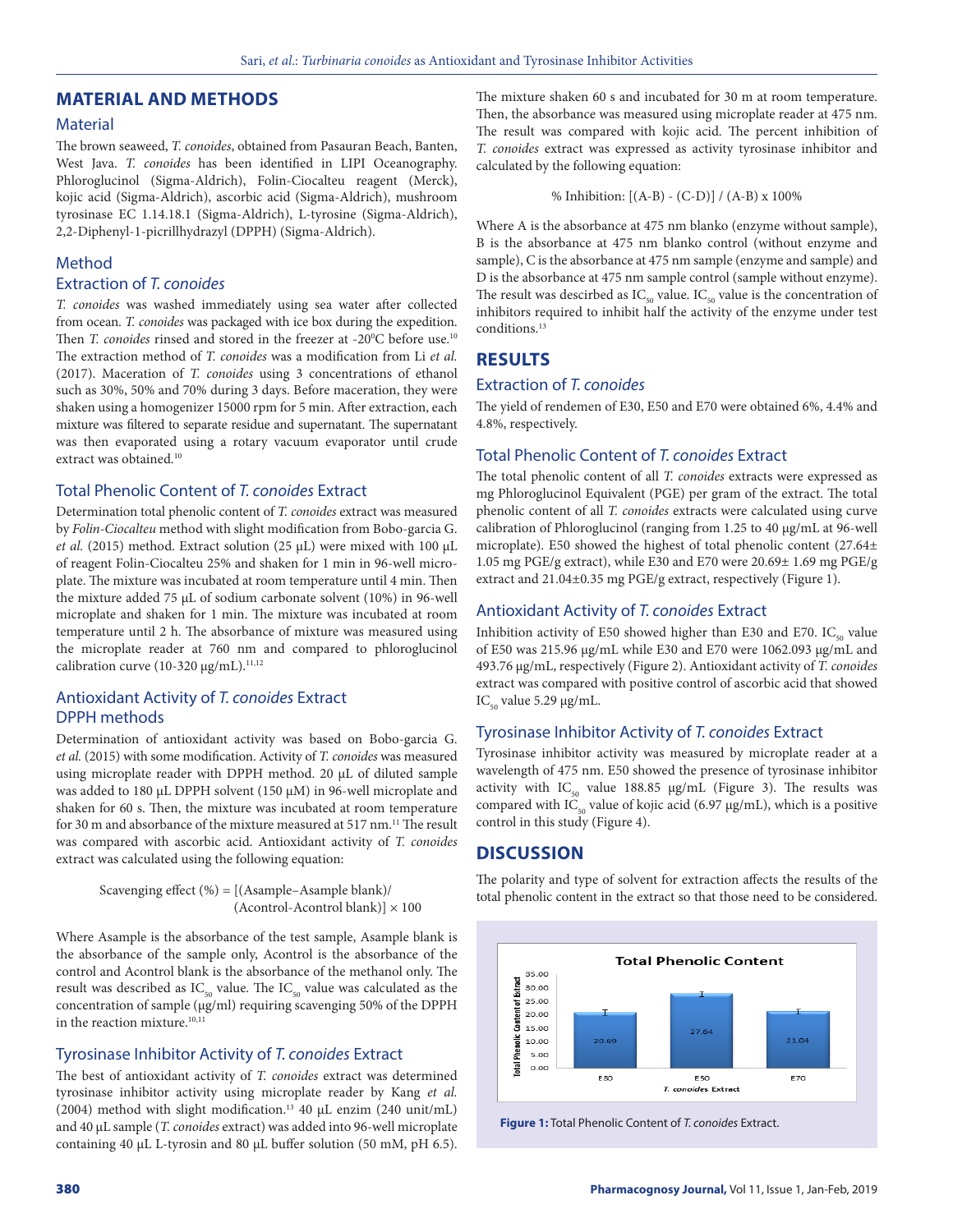

**Figure 2:** Antioxidant Activity of *T. conoides* Extract.



**Figure 3:** Tyrosinase Inhibitor Activity of E50.



**Figure 4:** Tyrosinase Inhibitor Activity of Kojic Acid.

Phloroglucinol including other polyphenol derivatives contained in brown alga have solubility in methanol, ethanol, acetone, tetrahydrofuran, acetonitrile, 1,4-dioxane, chloroform and dichloromethane.<sup>14</sup>

Based on the result of this study, E50 showed the highest total phenolic content (27.63±1.05 mg PGE/g extract) than E30 and E70. In the study from Chakraborty (2013) showed total phenolic content of methanol extract of *T. conoides* was 16.64±0.10 mg GAE/g extract.<sup>15</sup> The total phenolic content in extract affects antioxidant activity, because phenolic compounds are known to reduce the oxidation levels of an organic matter by transferring a H atom from the OH group.<sup>16</sup> This is evidenced by the results obtained that the extract has a high total phenolic content has higher antioxidant activity than others. E50 exhibited higher antioxidant activity with  $IC_{50}$  value 215.96  $\mu$ g/mL than E30 and E70. However, potential of antioxidant activity of *T. conoides* extracts still not able as good as ascorbic acid (5.29 µg/mL). *T. conoides* extract showed more potential as antioxidant than *S. Plagyophyllum*, that is brown alga with same family (Sargassaceae). Antioxidant activity of 50% ethanol extract of *S. Plagyophyllum* extract showed 50 mg/mL can inhibition 39.16±0.01%, it was reported by Lifie, Mansauda, Anwar, Nurhayati and Anwar (2018).17 In the study from Ponnan *et al*. (2017), Ethyl acetat fraction of ethanol extract of *T. conoides* (EAF) has reported potential as antioxidant activity with superoxide radical scavenging activity method, that is EAF showed 57%-77% (40-80 µg/mL) of inhibition activity.<sup>18</sup>

Antioxidants are molecules that inhibit free radical reactions and can delay or inhibit cell damage.19 Skin exposed to UV exposure, requiring exogenous antioxidants acting as ROS scavenge, may improve antioxidant or pro-oxidant balance.<sup>20</sup> ROS can activate melanocytes to increase the production of melanin pigment causing pigmentary disorders such as melisma.20 ROS that is formed will induce oxidative stress on the skin that will lead to the depletion of both intra and intercellular endothelial antioxidants, increased intracellular lipid peroxidation and induce a specific pathway that modulates inflammatory, immunosuppressive, or skin apoptotic processes.<sup>20</sup>

The mechanism of action of antioxidants as skin lightening by inhibition from tyrosine oxidation to quinone dihydroxyphenilalanine and decrease free radical in keratinocytes caused by ultraviolet exposure.<sup>21</sup> Based on the result, tyrosinase inhibitor activity of E50 showed  $IC_{50}$  value 188.85 µg/mL. E50 showed potential as tyrosinase inhibitor activity than methanol extract of *Ecklonia stolonifera* OKAMURA (Laminariaceae) which was 345 µg/mL.<sup>13</sup> *T. conoides* showed more potential as tyrosinase inhibitor, if it compared to previous study with another genus from the same family such as *Sargassum plagyophyllum* and Sargassum *polycystum*. In the study of Arifianti *et al.* (2017) reported fresh powder of *S. plagyophyllum* have tyrosinase inhibitor activity with IC<sub>50</sub> value 4.97 mg/mL, while based the result Chan *et al.* 2011, extract ethanol *S. polycystum* showed did not have any effect at the highest dose of tyrosinase concentration  $(500\mu g/mL)$ .<sup>22,23</sup>

Phenol, flavonoids and coumarin are secondary metabolites that have activity inhibit excess melanin production processes. This metabolite was developed in pharmaceutical cosmetic as lightening ingredient.<sup>24</sup> Flavonoids are one of the polyphenols that have activity as anti-inflammatory, antiviral, antioxidant, anti-cancer and scavenger ROS. In depigmentation activity, flavonoids can directly inhibit tyrosinase activity in melanogenic pathways. Functional structure analysis in flavonoids showed that flavonoids with α-keto groups had activity in inhibiting tyrosinase, due to the similarity between the dihydroxyphenyl group in DOPA and α-keto containing flavonoids.25

# **CONCLUSION**

Ethanol extract of *T. conoides* showed activity as antioxidant and tyrosinase inhibitor, hence, it will be potential to be developed in pharmaceutical cosmetics as lightening ingredient.

# **ACKNOWLEDGEMENT**

This research was supported by Universitas Indonesia for PITTA 2018 Research Grant.

# **CONFLICT OF INTEREST**

The authors declares no conflict of interest.

# **ABBREVIATIONS**

**DPPH:** 2,2-Diphenyl-1-picrylhydrazyl; **E30:** 30% Ethanol Extract of *T. conoides*; **E50:** 50% Ethanol Extract of *T. conoides*; **E30:** 70% Ethanol Extract of *T. conoides*; **GAE:** Galic Acid Equivalent **TAE:** Tannic Acid Equivalent; *T. conoides***:** *Turbinaria conoides*; **PGE:** Phloroglucinol Equivalent.